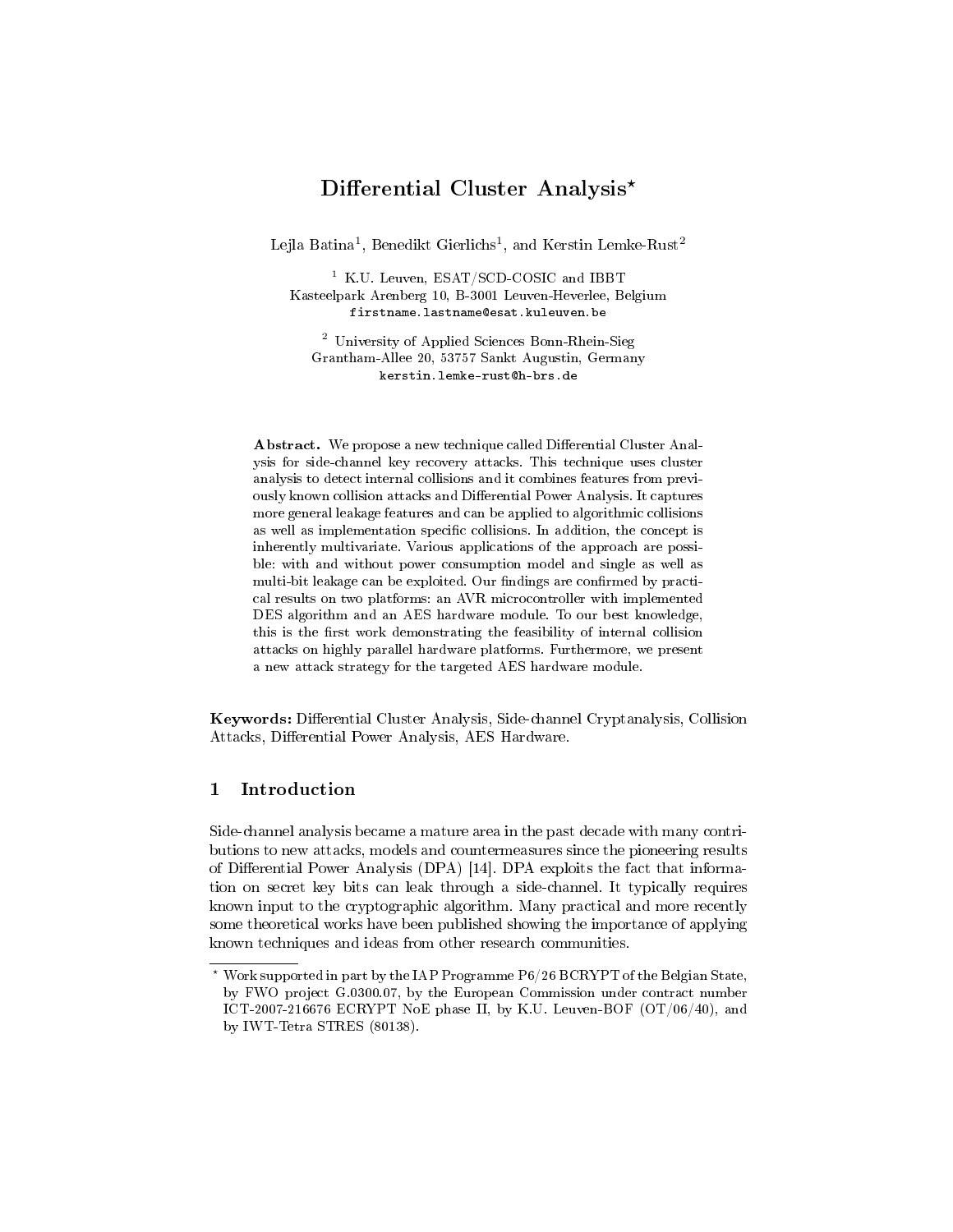An internal collision attack (CA) is another kind of side-channel analysis. Collision attacks have been introduced by Schramm et al. in [22]. A collision in an algorithm occurs if, for at least two different inputs, a function within the algorithm returns the same output. If this happens, the side-channel traces are assumed to be very similar in the time span when the internal collision persists. Collision attacks use the side-channel to detect collisions and afterwards offline computation with or without precomputed tables for key recovery. For both steps there are different approaches proposed in the literature. Considering the assumptions, attacks can be with either chosen or known inputs.

The work of  $[21]$  and in particular recent works on collision attacks  $[3-7]$ veer away from long sequences of instructions [22, 15], e.g. collisions that persist for an entire round, and target short-scale intermediate results. Our approach follows this development and shows that internal collisions can be the source for both DPA and CA leakage.

More precisely, our work introduces Differential Cluster Analysis (DCA) as a new method to detect internal collisions and extract keys from side-channel signals. Our approach is to revisit collision attacks in the unsupervised analysis setting, which can be two-fold  $e,q$ , viewed as collision and DPA approach. Our strategy includes key hypothesis testing and the partitioning step similar to those of DPA. Partitioning then yields collisions for the correct key which are detected by cluster analysis. DCA typically requires known input data to the cryptographic algorithm and can be applied to arbitrary algorithmic collisions as well as to implementation specific collisions. Cluster analysis relates to some extent to standard DPA, which is obvious for the univariate case. While DCA is inherently multivariate, the technique inspires a simple extension of standard DPA to multivariate analysis. The most interesting difference is that cluster analysis is sensitive to more general leakage features and does not require a power model for multi-bit collisions.

The idea of clustering for simple side-channel attacks was already used in the work of Walter [25]. Therein, he uses clusters (called buckets) for partitioning sets of similar measurements in order to reveal exponent digits for an attack on sliding windows exponentiation. Our work is also related to Mutual Information Analysis (MIA) [12] in that both approaches can succeed without but benefit from a good power model. Also related to our work is the use of Gaussian mixture models for masked implementations [16]. In this work parameters of different Gaussian components that best fit to the observed mixed multivariate side-channel leakage are estimated without knowing the masks.

Our experiments confirm the findings on two platforms. One platform is an unprotected software implementation of the DES algorithm running on an Atmel AVR microcontroller and the other one is a hardware implementation of AES-128. Collision attacks on platforms like the latter are believed to be unfeasible due to the high parallelism of operations, e.g., [5] states "the collision attacks on AES are mainly constrained to 8-bit software implementations on simple controllers".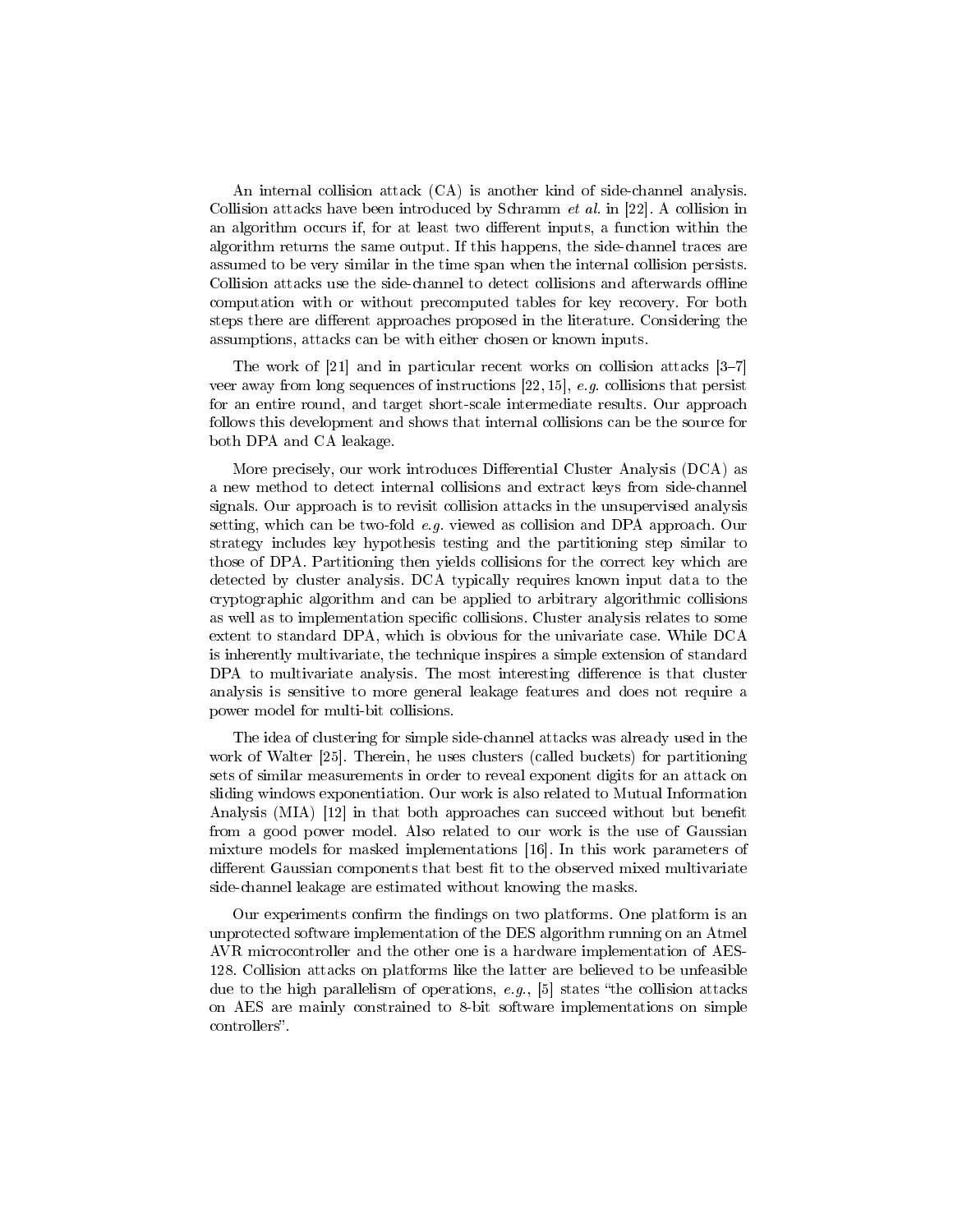The paper is organized as follows: Section 2 describes our new approach to collision detection by use of cluster analysis of measurement samples. Section 3 introduces the new classification of collisions into algorithmic and implementation specific collisions and presents examples for both classes. Experimental results are provided in Section 4 and Section 5 summarizes the results of this work.

# 2 Differential Cluster Analysis: The General Approach

An internal collision in a cryptographic algorithm occurs if, for at least two inputs  $x_i, x_{i'} \in \{0,1\}^u$  with  $x_i \neq x_{i'}$  and subkey  $k^{\circ} \in \{0,1\}^v$ , values of one particular intermediate state  $\Delta \in \{0,1\}^w$  collide. The intermediate state  $\Delta$  is a specific property of the cryptographic algorithm. Although we provide examples from symmetric schemes the general approach is also valid for public key schemes. In the case of DES for example, the intermediate state is given by a few bits after an S-box access. Let  $f_k$  denote the key dependent function  $f_k: \{0,1\}^u \mapsto \{0,1\}^w$ that computes  $\Delta$  for a given input x in a cryptographic algorithm. The function  $f_k$  is said to be a many-to-one collision function if many inputs are mapped to the same output.

Unlike previous collision attacks that search for similarity between different power traces, the new key recovery attack aims at detecting signicantly separated clusters as result of internal collisions. This is an unsupervised learning process. The adversary observes the side-channel response on input patterns, but has incomplete knowledge about the internal state of the system, especially she does not know any key and therefore any true labels of samples. The adversary, however, usually knows the number of different clusters, *i.e.*, the number of possible values for  $\Delta$ .

DCA assumes that it is feasible to run statistics for all subkey candidates in the algorithm, *i.e.*,  $v$  is a small number. For common constructions of ciphering algorithms such as AES and DES this assumption is clearly fullled. In the first step of the attack, the adversary classifies measurement samples  $i_n$  (n  $\in$  $\{1, \ldots, N\}$ , where N is the total number of samples) with input<sup>1</sup>  $x_n$  into  $2^w$ classes according to  $f_k(x_n)$  with guessed subkey hypothesis k. As result, the adversary obtains  $2^w$  bins of classified measurements for each key guess.<sup>2</sup> This new attack tests whether clustering statistics, such as good cluster separation or high cluster compactness, indicates a separation of distinct clusters. Note that if  $k = k^{\circ}$  the separation of the samples into the  $2^{w}$  bins corresponds to the computation of the cryptographic device. If the side-channel leakage of different values of  $\Delta$  is detectable, this in turn reveals the correct key. If the subkey guess is wrong the measurements are generally classied into bins incorrectly, *i.e.* almost all bins include samples that result from different values of  $\Delta$ . As a consequence, clusters of measurements resulting from different values of  $\Delta$  are

 $1$  Note that this attack can be applied to both known and chosen input.

<sup>&</sup>lt;sup>2</sup> Note that not all  $2^w$  states might be possible in a given cryptographic algorithm.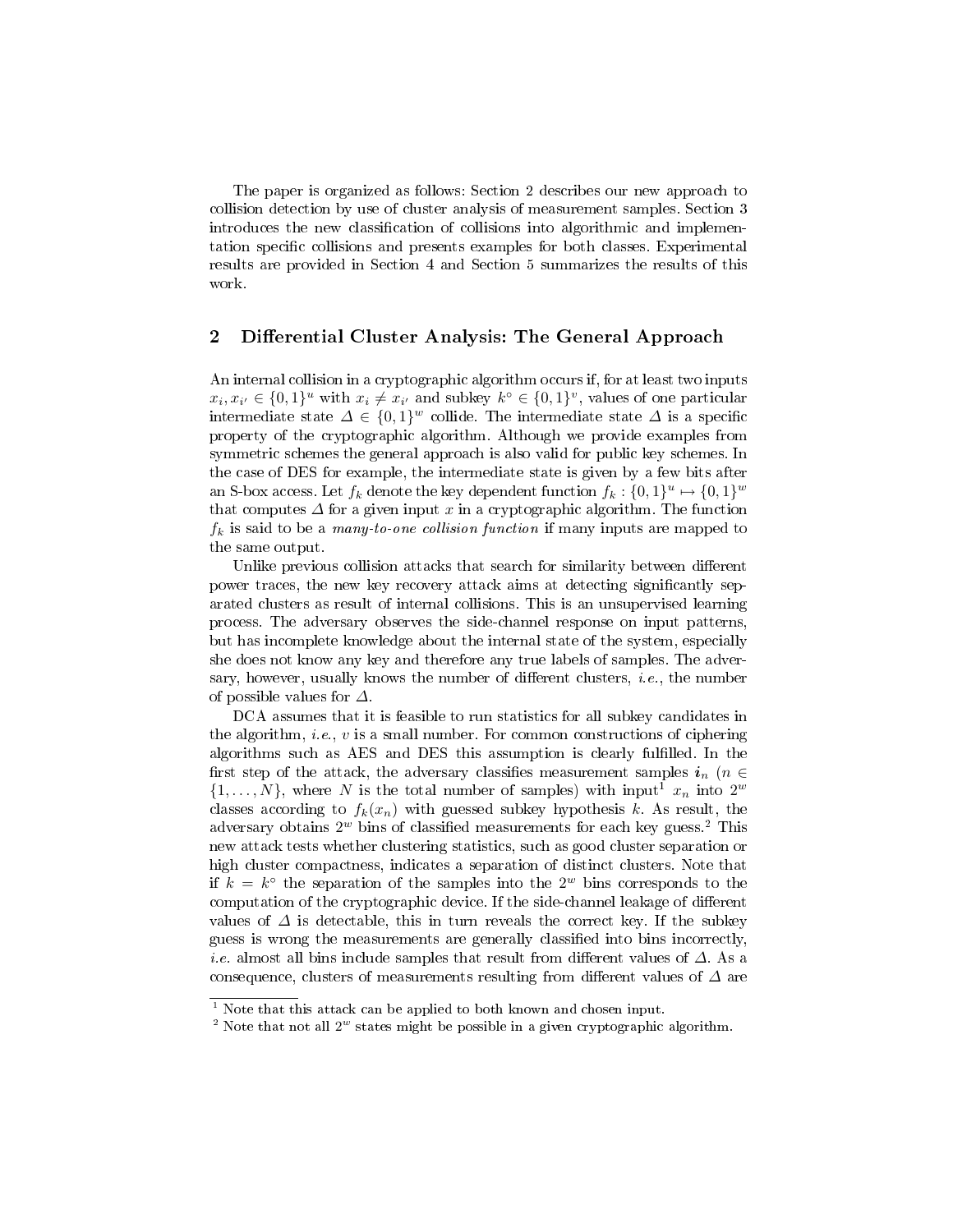expected to broaden the statistical distribution of each bin and to smooth out side-channel differences.

DCA classifies objects into classes according to special collisions that relate to known inputs and a key hypothesis. Cluster statistics are used to detect the collisions. Note that this collision and clustering attack is a multivariate approach. Cluster statistics can be applied to measurements samples from a single (univariate) or from multiple (multivariate) time instants. Multivariate DCA benefits if prior knowledge on the relative distances of points in time that contain exploitable side-channel leakage is available,  $e.g.$  as a result of profiling. Furthermore, additional options exist for combining DCA results. One example is to combine the outcomes of DCA for  $w$  1-bit intermediate states for the analysis of an w-bit intermediate state.

#### 2.1 Cluster Statistics

We provide details about criterion functions for clustering and describe how to measure the clustering quality. In literature, e.g.  $[11, 24]$ , cluster statistics use a number of cluster characteristics. In Table 1 characteristics for c clusters  $\mathcal{D}_i, i \in \{1, \ldots, c\}$  with population  $n_i$  of vectors  $\boldsymbol{x}$  and total population  $N$  are summarized. Note that in case of univariate analysis all vectors have only one

#### Table 1. Cluster Characteristics.

| Mean vector for the <i>i</i> -th cluster:                                                                     | $m_i = \frac{1}{n_i} \sum_{x \in \mathcal{D}_i} x$                                        |
|---------------------------------------------------------------------------------------------------------------|-------------------------------------------------------------------------------------------|
| Total mean vector:                                                                                            | $m = \frac{1}{N} \sum_{i=1}^{c} n_i m_i$ where $\sum_{i=1}^{c} n_i = N$                   |
| Variance vector for the <i>i</i> -th cluster: $v_i = \frac{1}{n_i} \sum_{x \in \mathcal{D}_i} (x - m_i)^2$    |                                                                                           |
| Total variance vector:                                                                                        | $\mathbf{v} = \frac{1}{N} \sum_{i=1}^{c} n_i \mathbf{v_i}$ where $\sum_{i=1}^{c} n_i = N$ |
| Squared Euclidean norm $(\mathbb{R}^k \to \mathbb{R})$ : $  (z_1, z_2, \ldots, z_k)  ^2 = \sum_{i=1}^k z_i^2$ |                                                                                           |

element.

The sum-of-squared-error is a widely used cluster criterion function. It computes

$$
J_{SSE} = \sum_{i=1}^{c} \sum_{\boldsymbol{x} \in \mathcal{D}_i} \parallel \boldsymbol{x} - \boldsymbol{m_i} \parallel^2.
$$

This function evaluates the sum of the squared Euclidean distances between the vectors  $(x - m_i)$ . Informally speaking that is the sum of the scatter over all clusters. The optimal partition minimizes  $J_{SSE}$ . An alternative is the sum-ofsquares criterion. It evaluates the square of the Euclidean distance between the cluster centroids  $m_i$  and the total mean vector  $m$ :

$$
J_{SOS} = \sum_{i=1}^{c} n_i \parallel \mathbf{m_i} - \mathbf{m} \parallel^2.
$$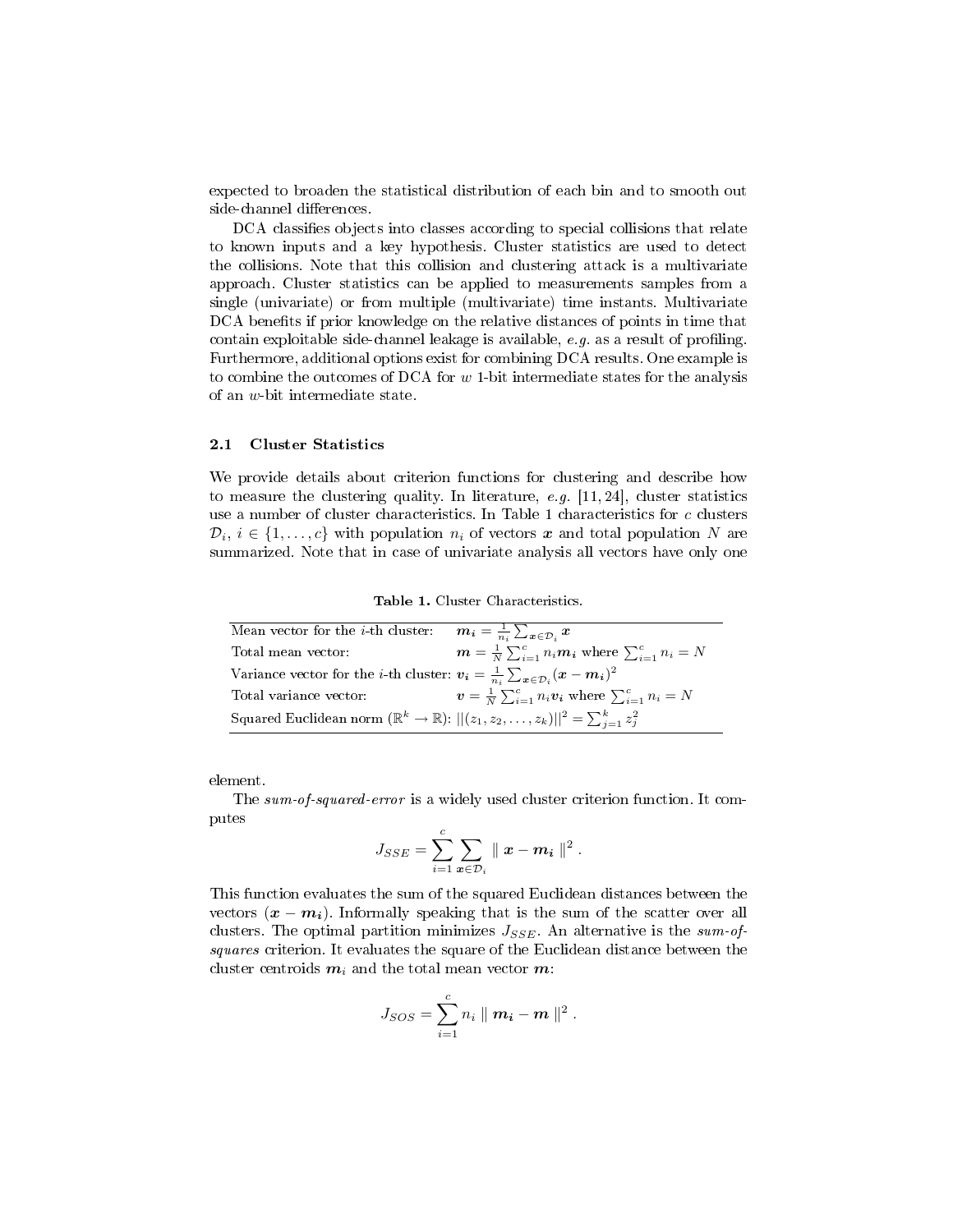The optimal partition maximizes  $J_{SOS}$ . An interesting observation is that the sum of  $J_{SSE}$  and  $J_{SOS}$  is a constant, thus minimizing  $J_{SSE}$  (yielding intra cluster cohesion) is equivalent to maximizing  $J_{SOS}$  (yielding inter cluster separation) [24].

In the context of side-channel analysis computing variances can also be useful. In such cases, one can either take variances into account explicitly or normalize the measurements before evaluating cluster criteria like  $J_{SOS}$  and  $J_{SSE}$ . The variance test [23] is a criterion function that evaluates

$$
J_{VAR} = \frac{\| \mathbf{v} \|^2}{\frac{1}{N} \sum_{i=1}^{c} n_i \| \mathbf{v}_i \|^2},
$$

i.e. the ratio between the overall variance and the weighted mean of intra cluster variances. The optimal partition maximizes  $J_{Var}$ . The student's T-test [13] evaluates the distances between cluster centroids, normalized by intra cluster variances and cluster sizes. We use it in the T-test criterion that evaluates the sum of squared distances for all pairs of clusters

$$
J_{STT} = \sum_{i,j=1; i \neq j}^{c} \frac{\parallel \boldsymbol{m_i} - \boldsymbol{m_j} \parallel^2}{\sqrt{\frac{\parallel \boldsymbol{v_i} \parallel^2}{n_i} + \frac{\parallel \boldsymbol{v_j} \parallel^2}{n_j}}}.
$$

Again, the optimal partition maximizes  $J_{STT}$ .

#### 2.2 The General Approach

Here we summarize our general approach:

- 1. Measure N samples  $i_n$  of power traces while the targeted device computes the cryptographic algorithm with unknown fixed subkey  $k^{\circ}$ . For each sample, store the associated known input  $x_n$  for  $n = 1, 2, \ldots, N$ .
- 2. For each subkey hypothesis  $k \in \{0,1\}^v$  do the following<sup>3</sup>:
	- (a) Sort the N measurements according to  $\Delta_i = f_k(x_i)$  into  $2^w$  clusters  $\mathcal{D}_0, \ldots, \mathcal{D}_{2^w-1}.$
	- (b) For each cluster  $\mathcal{D}_i$  do the following: Compute mean value  $\mathbf{m}_i$  and variance vi.
	- (c) Compute a cluster criterion  $J_k$  (e.g.  $J_{SSE}$  or  $J_{SOS}$ ) to quantitatively assess the quality of the cluster separation.
	- (d) Store the pair of k and  $J_k$ :  $(k, J_k)$ .
- 3. Rank the pairs  $(k, J_k)$  according to  $J_k$ .
- 4. Output the key candidate  $k$  with the value of  $J_k$  that leads to the best clustering quality (min. or max., depending on the criterion function).

<sup>&</sup>lt;sup>3</sup> In practice, steps might be iterated for components of  $i_n$ , e.g., each iteration might include samples of one or a few clock cycles of the device.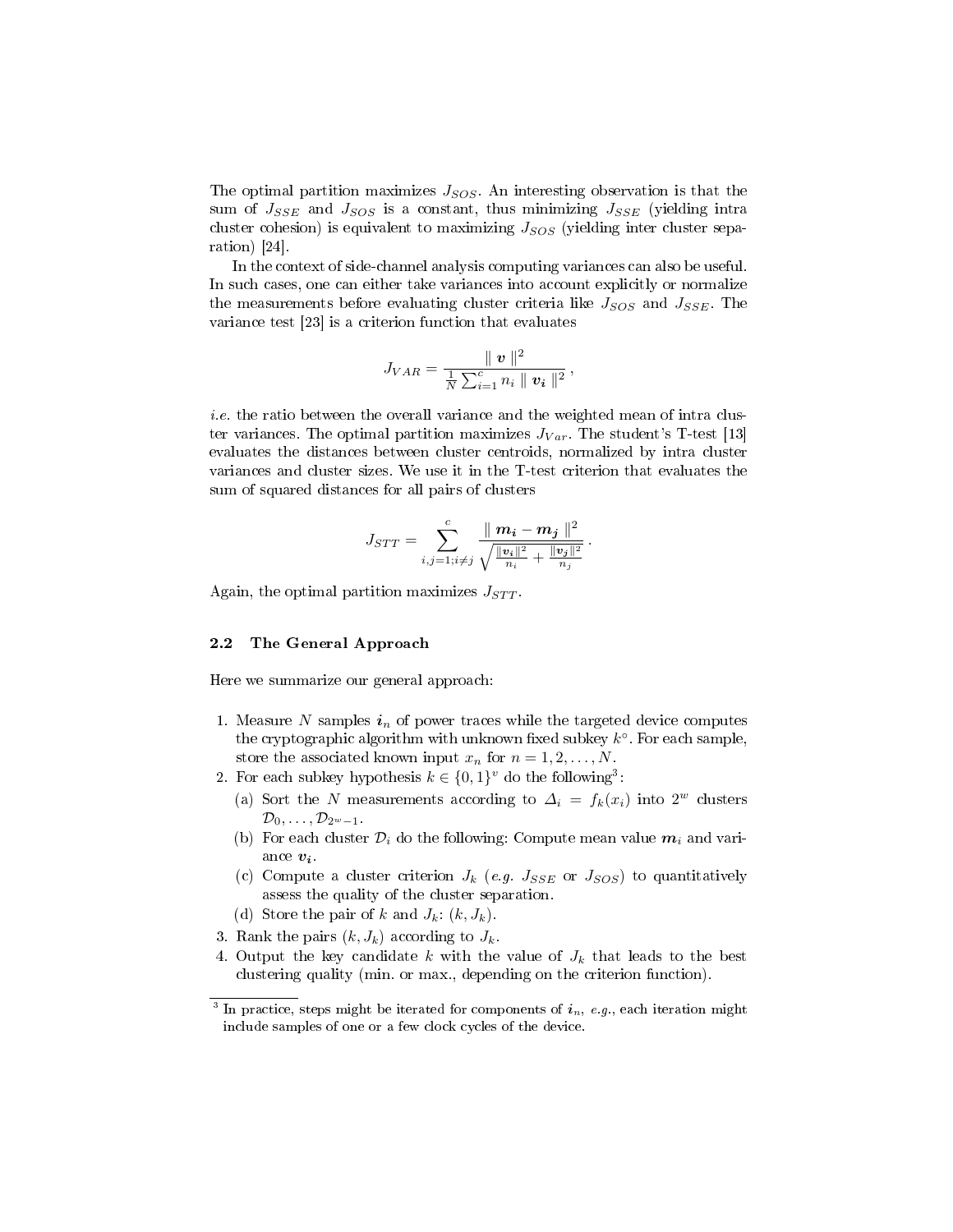#### 2.3 Refinements

Several refinements of the general approach can make the attack more efficient.

- (i) Known input  $x_n$  is assumed in the general approach. Noise due to nontargeted operations can be highly reduced if the input  $x_n$  can be chosen. If the input can be further adaptively chosen this allows to apply an adaptive sieving of key candidates, thereby minimizing the number of samples needed.
- (ii) In the general approach we do not include any assumption on similarity of some clusters. Integration of a side-channel leakage model is possible by merging of clusters, e.g., for a Hamming weight model the number of clusters is reduced from  $2^w$  to  $w + 1$ . See Sect. 2.4 and 3 for a detailed discussion.
- (iii) Depending on the algorithm and the choice of  $\Delta$  related key hypotheses that lead to so called "ghost peaks" [8] exist. For such key hypotheses the formed clustering is, to a certain degree, identical to the correct clustering. If such related key hypotheses exist this may allow for a special adaption of the analysis.
- (iv) Prior normalization of the N samples  $i_n$  to zero mean and unit standard deviation is often useful in practice if the spread is due to noise. Transformation to principal components is another useful pre-processing step.

#### 2.4 Detailed Comparison with DPA

Here, we compare DCA with DPA in more detail. For DPA, different variants are known in literature [18]. The original approach for DPA [14] selects one bit of an intermediate state to test whether there is a provable imprint of this bit in the power traces. Kocher's original DPA can be derived from DCA when restricted to two clusters  $(w = 1)$  and one time instant. The proposed statistics, however, differ to some extent.

Essential differences between DPA and DCA occur for  $w > 1$ . Multi-bit DPA was first introduced by Messerges *et. al.* [19]. The main idea is that each bit in an intermediate state causes the same amount of leakage and that considering multiple bits at once in an attack may be advantageous. A drawback of this "allor-nothing" DPA is the inefficient use of measurements: although  $2^w$  clusters exist, only two of them are used. Correlation Power Analysis (CPA) [8] with a Hamming weight or distance model correlates the predicted side-channel leakage with the measured side-channel traces to check for provable correlation. CPA uses all available measurements and can be very efficient in practice. Potential drawbacks are the requirement for a good leakage model, which may be hard to come up with, and the fact that CPA with a Hamming model may not capture all leakage details as Pearson correlation solely tests for equidistance of cluster centroids, i.e. linearity.

The general DCA approach uses  $2^w$  clusters and all available measurements. The assumption of a side-channel leakage model is only optional in multi-bit DCA, e.g. an adjustment to the Hamming weight or distance model works with  $w+1$  clusters instead. Unlike CPA, DCA can also capture special features of the leakage, e.g. unequal densities, non-spherical shapes, and unequal proximities.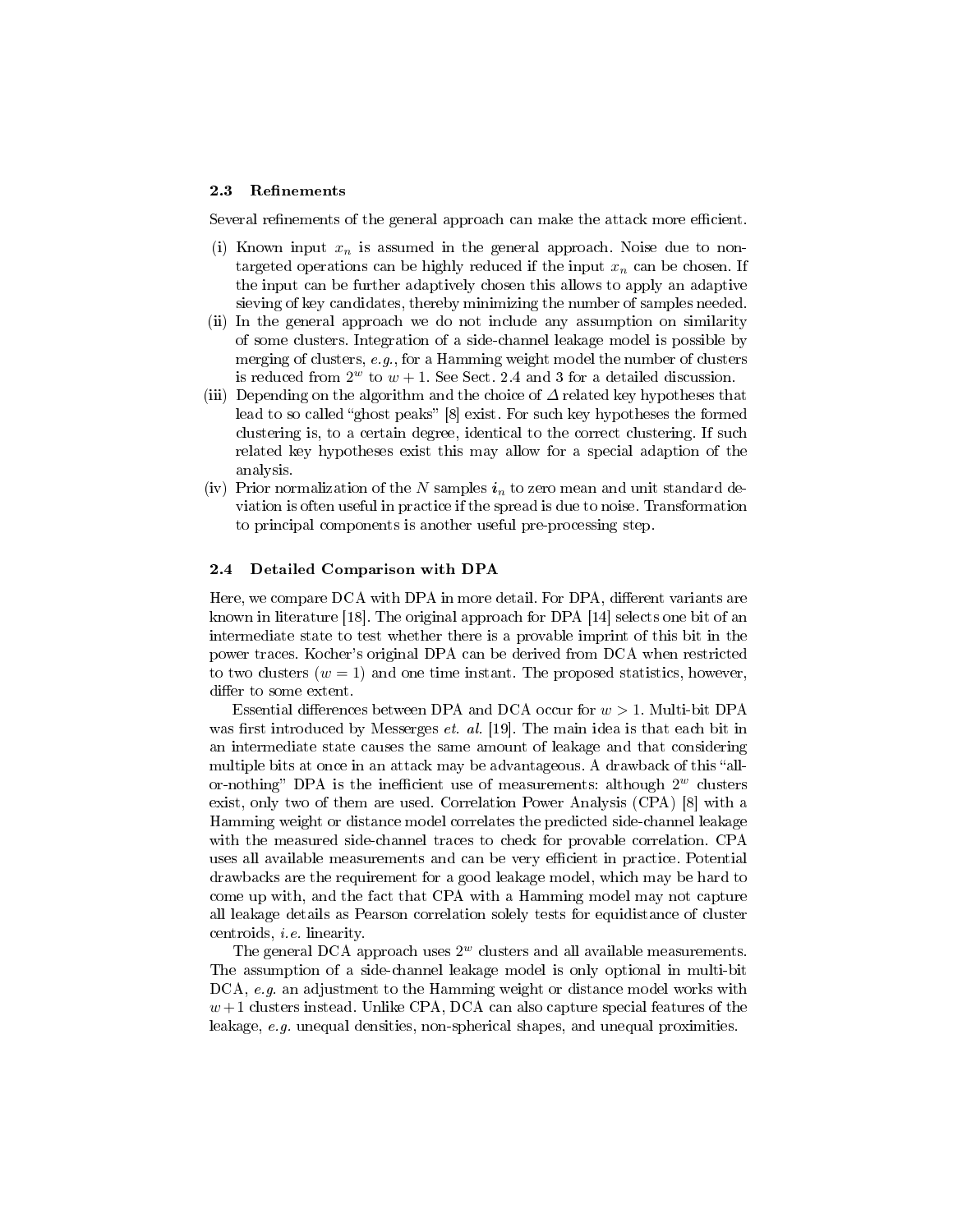**Example for**  $w = 2$  **where DCA is advantageous.** The following example shows that special cases of side-channel leakage exist that can neither be detected with single-bit DPA nor with Hamming weight based CPA, but still with DCA. We consider a general case with  $w = 2$ , *i.e.* four equally likely intermediate states "00", "01", "10", "11" that have a mean side-channel leakage of  $\alpha_0$ ,  $\alpha_1$ ,  $\alpha_2$ ,  $\alpha_3$ , respectively.

Resistance against single-bit DPA requires that the following conditions must hold:  $\alpha_0 + \alpha_1 = \alpha_2 + \alpha_3$  and  $\alpha_0 + \alpha_2 = \alpha_1 + \alpha_3$  in order to not reveal any information on either the left or the right bit of the intermediate state. To achieve resistance against Hamming weight CPA the following condition must hold:  $\alpha_0 = \alpha_3$ .

Resistance against both single-bit DPA and Hamming weight CPA is achieved if the previous three conditions are combined, which leads to  $\alpha_0 = \alpha_3$  and  $\alpha_1 = \alpha_2$ . The trivial solution  $\alpha_0 = \alpha_1 = \alpha_2 = \alpha_3$  implies a single joint cluster and no information leakage at all. If  $\alpha_0 \neq \alpha_1$  two different clusters arise: a joint cluster of intermediate states " $00$ " and " $11$ " as well as a joint cluster of intermediate states "01" and "10". These two separated clusters can be directly detected with DCA which, assuming that the intermediate state results from a non-injective mapping and depends on a secret subkey value, enables key recovery. We acknowledge that an adapted selection function that tells apart whether the two bits are equal or not would enable multi-bit DPA and CPA. However, the general DCA approach detects such particular features by its own nature while DPA and CPA require a guiding selection function. As mentioned earlier, coming up with such a selection function may not always be easy and can require detailed knowledge of the device's leakage behavior.

# 3 Differential Cluster Analysis: Applications

In this section we first distinguish between two types of collisions, algorithmic and implementation specific collisions. While an algorithm assumes a more abstract concept, an implementation is a concrete realization of it. There may exist many implementations of an algorithm. On the other hand, having an implementation, one can find just one algorithm corresponding to it.

In general, internal collisions may occur due to the algorithm or may be caused by a particular implementation. In the former case, we speak about algorithmic collisions that are results of non-injective mappings within the algorithm. Algorithmic collisions are therefore typically implementation independent. For algorithmic collisions the adversary guesses the colliding intermediate state as it is computed in the algorithm,  $e.g.$  a cryptographic standard. Neither a leakage model nor any other information about implementation properties are used here. The question is whether clusters for a complete or partial intermediate state can be distinguished when applying cluster criterion functions.

On the other hand, implementation specific collisions can be observed merely due to the way a certain algorithm is implemented. In other words, there can be ways to implement an algorithm that induce this type of collisions, while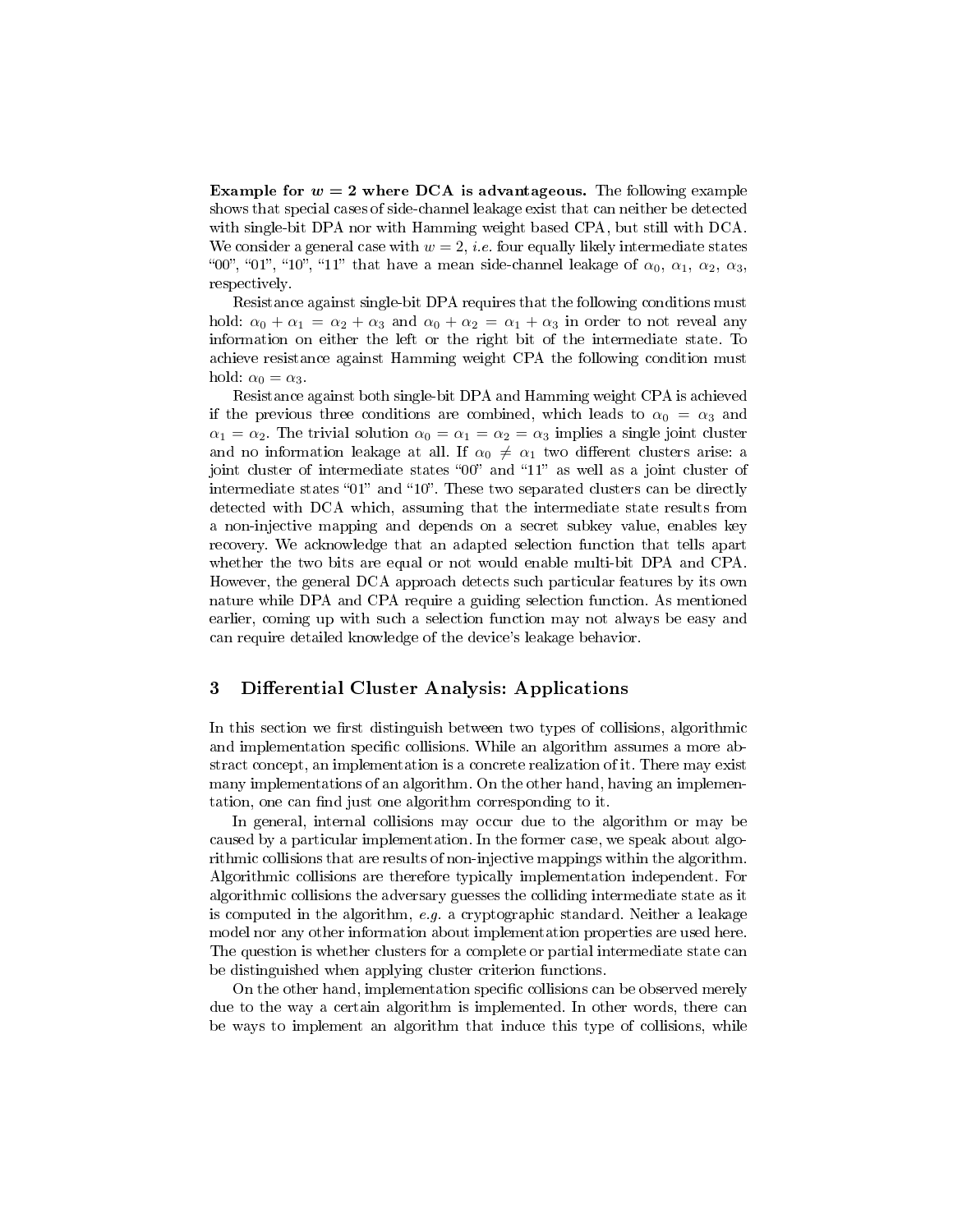the collisions are not obvious in the algorithm. For implementation specific collisions the adversary adds knowledge of confirmed or assumed implementation properties to the algorithmic attack. Examples include targeting particular intermediate states of the implementation or applying a special leakage model. Clusters are built according to such a special implementation specific intermediate state or clusters are merged according to such a special leakage model. Next we present examples for both cases.

#### 3.1 Algorithmic Collisions

Data Encryption Standard. We revisit collisions in isolated S-boxes [22]. The S-box function is  $4-t_0-1$ , *i.e.*, it maps four inputs to one output. For each S-box, the collision function  $f_k = S_i$  maps a group of four values of  $z \in \{0, \ldots, 2^6 - 1\}$ to one cluster of  $f_k(z) \in \{0, \ldots, 2^4 - 1\}$ . As  $z = x \oplus k$  the mapping depends on subkey  $k$  given known  $x$ . Alternatively, the 4-bit output differential of the first round can be used as a collision function that evolves from tracking the four output bits of the active S-box to the R-register in the next round. For the correct key hypothesis, up to sixteen separated clusters are expected.

Advanced Encryption Standard. An isolated AES S-box is not a collision function because one merely obtains a permutation of cluster labels for each key guess. Targeting only r-bit  $(1 \le r < 8)$  of an S-box outcome, however, is an applicable many-to-one collision function, at the cost of loosing predicted bits of the full intermediate result.

Collisions also occur in a single output byte after the MixColumns transformation as described in [21], because this is a  $2^{24} - to - 1$  collision function. For the purpose of saving computation time, an attack with two measurement series using two fixed input bytes to each MixColumns transformation is advantageous, if applicable. This leads to a  $2^8 - to - 1$  collision function. Let  $b_{00}$ be the first output byte of MixColumns,  $(x_{22}, x_{33})$  the two fixed input bytes, S the AES S-box, and  $(k_{00}, k_{11})$  the target for key recovery. Then we have  $b_{00} =$  $02\cdot S(x_{00} \oplus k_{00})\oplus 03\cdot S(x_{11} \oplus k_{11})\oplus c$ , where constant  $c = S(x_{22} \oplus k_{22})\oplus S(x_{33} \oplus k_{33})$ . Without loss of generality we assume  $c = 0$  and label clusters with the value of  $b_{00}$ , as there exists a bijective mapping from  $b_{00}$  to the correct cluster label  $b_{00} \oplus c$ . Similarly, the second measurement series can be used to recover the other two key bytes.

#### 3.2 Implementation Specific Collisions

Examples for this type of collisions include hardware and software implementations at which some internal registers are used multiple times, e.g., in subsequent rounds of an algorithm or during subsequent processing of functional units. Hereby, internal collisions can be caused for intermediate results that are not provided in an algorithmic description.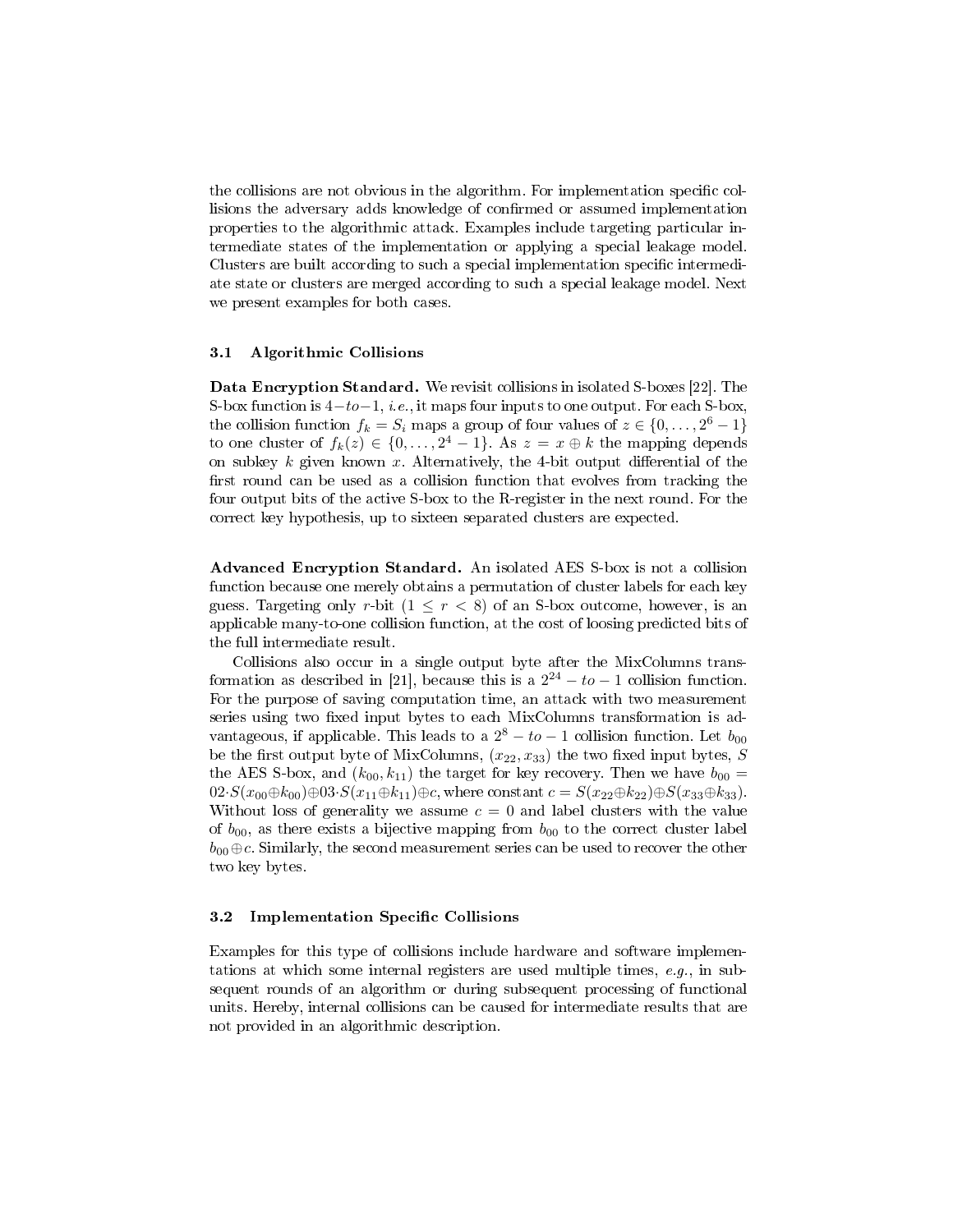AES-128 hardware architecture. In Appendix A we describe an AES-128 hardware architecture that leaks such implementation dependent collisions and that we analyze in the experimental part of this paper. The architecture is very compact and suitable for smartcards and other wireless applications, which makes the attacks extremely relevant.

Let  $x_i \in \{0,1\}^8$   $(i \in \{0,1,\ldots,15\})$  denote the plaintext byte. Accordingly, let  $k_i \in \{0,1\}^8$  be the corresponding AES key byte. By S we denote the AES S-box. The targeted intermediate result is

$$
\Delta_{ii'} = S(x_i \oplus k_i) \oplus S(x_{i'} \oplus k_{i'}) \tag{1}
$$

with  $i \neq i'$ . This intermediate result  $\Delta_{ii'}$  is, e.g., given by the differential of two adjacent data cells in the studied AES hardware architecture.  $\Delta_{ii'}$  depends on two 8-bit inputs to the AES S-box  $(x_i \oplus k_i, x_{i'} \oplus k_{i'})$  and that is crucial for the new attacks. For the key-recovery attack we consider the pairs of known plaintext  $(x_i, x_{i'})$  and fixed unknown subkey  $(k_i^{\circ}, k_{i'}^{\circ})$ . Our attack is enabled because (1) is the result of a  $2^8$ -to-1 collision function.

Using the general approach one evaluates the clustering quality for  $2^{16}$  key hypotheses, but for this particular internal collision a special approach is feasible: for  $\Delta_{ii'}=0$  equation (1) simplifies to

$$
S(x_i \oplus k_i) = S(x_{i'} \oplus k_{i'}) \Rightarrow x_i \oplus k_i = x_{i'} \oplus k_{i'} \Rightarrow k_i \oplus k_{i'} = x_i \oplus x_{i'}.
$$

This leads to the observation that for all key guesses  $(k_i, k_{i'})$  satisfying  $k_i \oplus k_{i'} =$  $k_i^{\circ} \oplus k_{i'}^{\circ}$  the elements assigned to the class  $\varDelta_{ii'}=0$  are the same as in the correct assignment (caused by  $(k_i^{\circ}, k_{i'}^{\circ})$ ). This allows for a two-step key recovery attack:

- 1. Determine the correct xor-difference  $k_i^{\circ} \oplus k_{i'}^{\circ}$  based on  $2^8$  hypotheses.
- 2. Determine the correct pair  $(k_i^{\circ}, k_{i'}^{\circ})$  based on  $2^8$  hypotheses.

We illustrate these steps in Sect. 4.2. As a result of this approach, the complexity of the key search is reduced from  $2^{16}$  to  $2^9$  hypotheses.

Note that this strategy is not exclusively accredited to DCA. This implementation specific attack strategy can also be applied using standard DPA techniques.

### 4 Experimental Results

In this section we describe the setups for our experiments, experimental settings and provide results. The empirical evidence shows that the proposed attacks are practical and lead to a successful key recovery.

### 4.1 DES in Software

Our experimental platform is an unprotected software implementation of the DES running on an Atmel AVR microcontroller. The code executes in constant time and the  $\mu$ C is clocked at about 4MHz. For our first experiments we used a set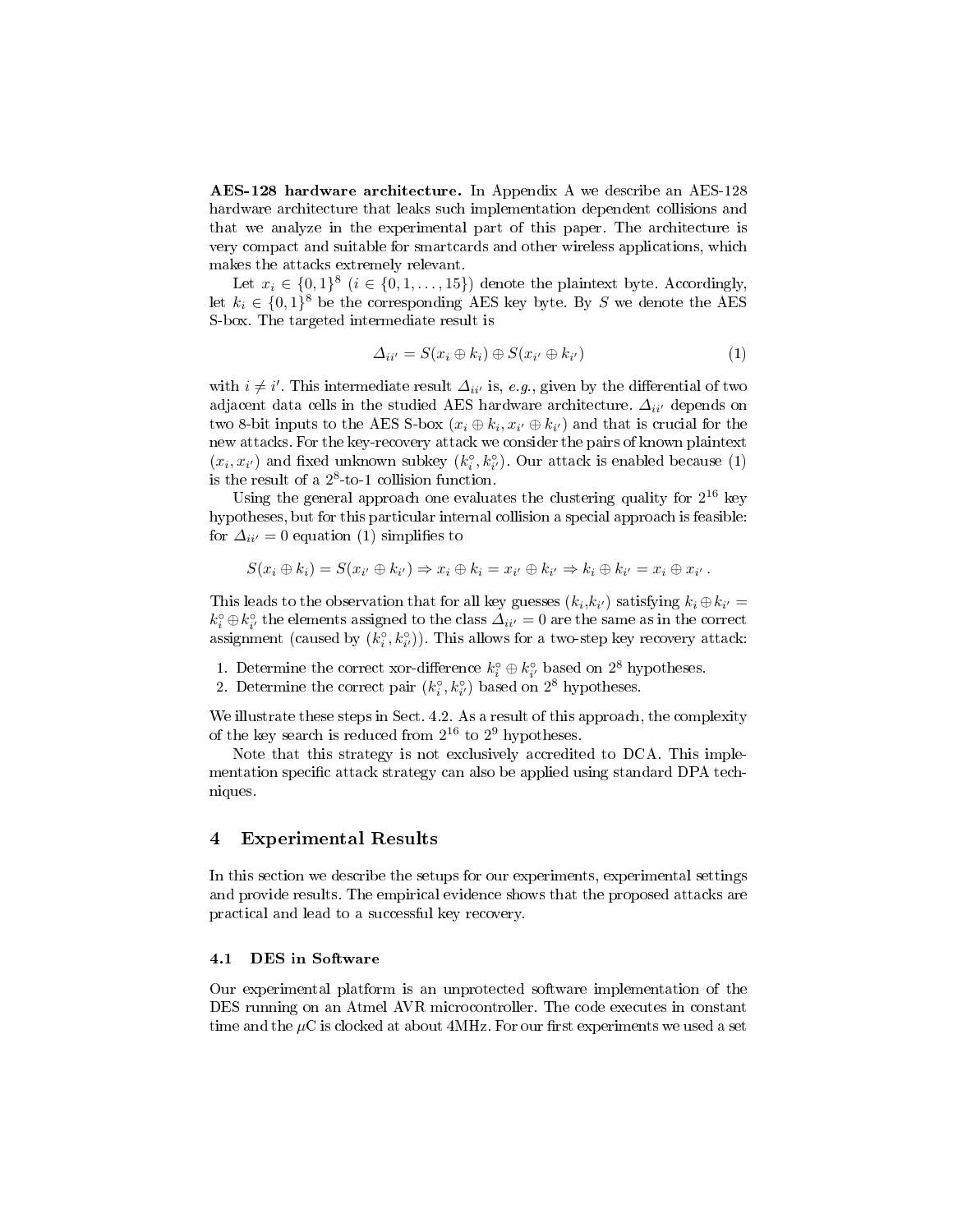of  $N = 100$  power traces  $i_n$ . The samples represent the voltage drop over a  $50\Omega$ shunt resistor inserted in the  $\mu$ C's ground line. Power consumption was sampled at 200 MS/s during the first two rounds of DES encryption with a constant key  $k^{\circ} = (k_0^{\circ}, \ldots, k_7^{\circ})$ . The plaintexts  $x_n = (x_{0n}, \ldots, x_{7n})$  were randomly chosen from a uniform distribution to simulate a known plaintext scenario. The targeted 4-bit intermediate result is  $S_1(\tilde{x}_1 \oplus \tilde{k}_1)$  where  $\tilde{x}_1$  and  $\tilde{k}_1$  denote respectively the six relevant bits of plaintext and roundkey entering the first DES S-box  $(S_1)$ in the first round. Figure 1 shows results of our cluster analysis for the criteria  $J_{SOS}$ ,  $J_{SSE}$ ,  $J_{VAR}$  and  $J_{STT}$ . The plots show that all four criteria allow recovery



Fig. 1. Results of Cluster Analysis with  $J_{SOS}$  (top, left),  $J_{SSE}$  (top, right),  $J_{VAR}$ (bottom, left) and  $J_{STT}$  (bottom,right) when using  $2^6$  key hypotheses on the subkey  $k_1$  of  $S_1$ . Results for the correct key guess are plotted in black, all other in gray.

of  $k_1$  but also indicate that  $J_{VAR}$  and  $J_{STT}$  are preferable. Furthermore, Figure 1 nicely illustrates the complementary character of  $J_{SOS}$  and  $J_{SSE}$ .

Multivariate DPA. So far, integration of power or differential traces over small time intervals was proposed for the re-construction of a DPA signal in the presence of hardware countermeasures [10] and as a compression technique for measurement traces [18]. More generally, DPA can be extended to capture multiple well-separated leakage signals in two ways. The first approach applies standard DPA statistics and combines the (absolute) scores of multiple leakage signals afterwards. The second approach is to first combine, e.g. sum up, the measurement samples from multiple selected time instants before running univariate statistics. Both approaches were tested for CPA and yielded virtually identical results if the second approach takes positive and negative side-channel contributions at the different points in time into account,  $e.g.$  samples with positive correlation are added and samples with negative correlation are subtracted. As long as the number of instants is small, all possible combinations for combining the leakage at these instants can be tested exhaustively if the right combination is unknown.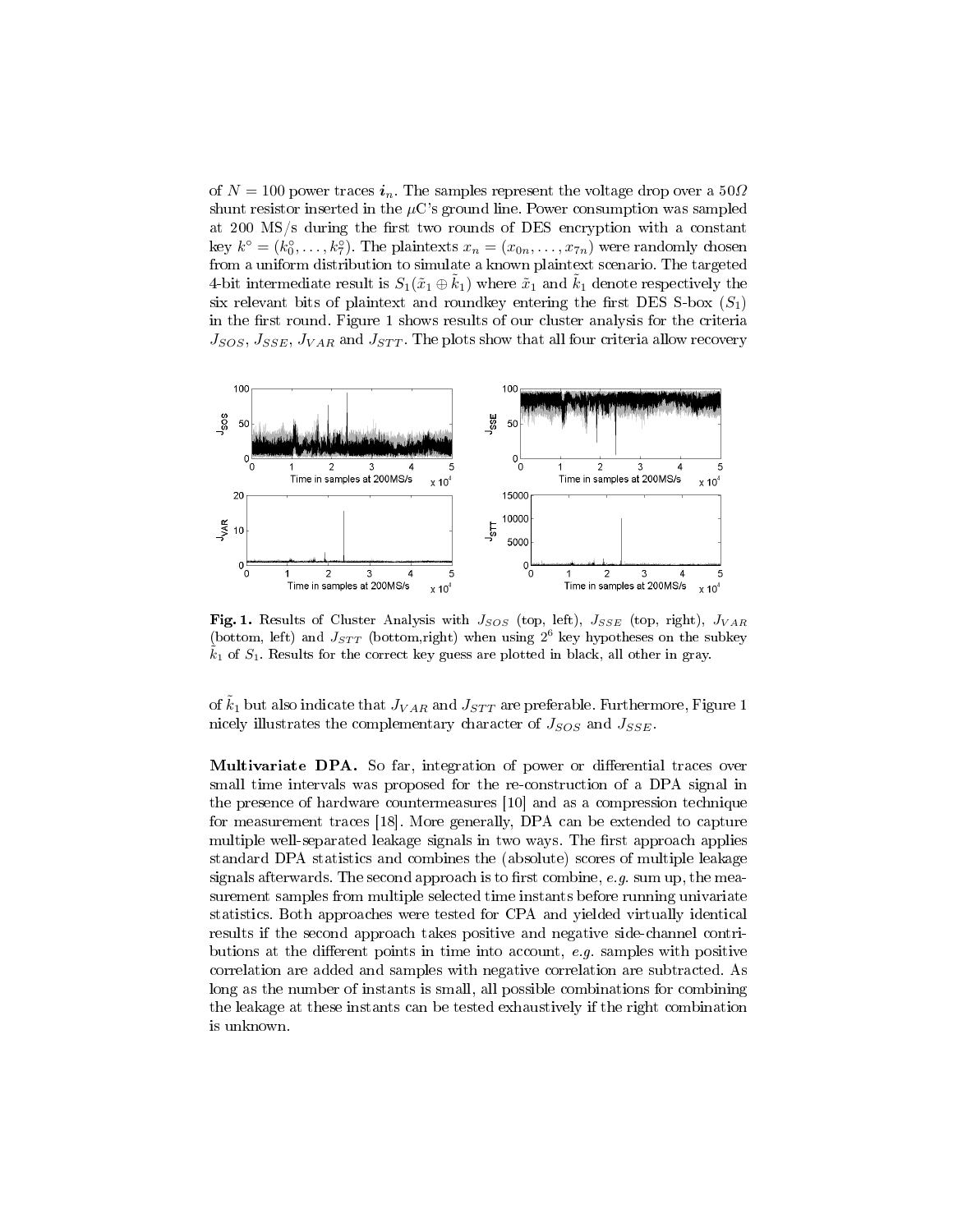Univariate vs. Multivariate Analysis. We study the performance of DCA for univariate and multivariate statistics. To allow a fair comparison we also provide results for univariate and multivariate CPA. Preliminary experiments indicated that the least significant bit (LSB) of  $S_1(\tilde{x}_1 \oplus \tilde{k}_1)$  is a preferable target for attacks. We thus focus on attacks using two clusters, *i.e.*  $w = 1$ , targeting the LSB. Additionally, we identified three points in time  $(A,B,C)$  when the LSB leaks most.

For this analysis we used 5000 measurements in one hundred sets of fifty measurements. For each attack we used  $N = 15, 20, 25, \ldots, 50$  measurements and repeated the attack one hundred times. We report the percentage of attack scenarios where an attack was successful, i.e. where the attack outputs the correct subkey value.

Table 2 shows the success rates for the various scenarios. Comparing univari-

|             |              | Test  Model Point in time N=15 N=20 N=25 N=30 N=35 N=40 N=45 N=50 |    |    |    |    |     |     |     |     |
|-------------|--------------|-------------------------------------------------------------------|----|----|----|----|-----|-----|-----|-----|
| <b>CPA</b>  | $_{\rm LSB}$ | overall                                                           | 3  | 15 | 37 | 62 | 84  | 95  | 96  | 98  |
| <b>CPA</b>  | LSB          | А                                                                 | 42 | 64 | 69 | 77 | 89  | 93  | 94  | 96  |
| <b>CPA</b>  | LSB          | В                                                                 | 64 | 77 | 83 | 93 | 96  | 98  | 98  | 99  |
| <b>CPA</b>  | LSB          | С                                                                 | 17 | 28 | 29 | 38 | 50  | 55  | 59  | 65  |
| $J_{SSE}$   | $_{\rm LSB}$ | overall                                                           | 3  | 15 | 37 | 62 | 84  | 95  | 96  | 98  |
| $J_{SSE}$   | LSB          | А                                                                 | 42 | 64 | 70 | 77 | 89  | 93  | 94  | 96  |
| $J_{SSE}$ ' | <b>LSB</b>   | В                                                                 | 64 | 78 | 82 | 93 | 96  | 98  | 98  | 99  |
| $J_{SSE}$   | LS B         | C                                                                 | 18 | 28 | 31 | 38 | 50  | 56  | 59  | 65  |
| <b>CPA</b>  | LSB          | AВ                                                                | 70 | 85 | 90 | 96 | 99  | 100 | 100 | 100 |
| $J_{SSE}$   | LSB          | AВ                                                                | 70 | 83 | 91 | 97 | 99  | 100 | 100 | 100 |
| <b>CPA</b>  | LSB          | АВС                                                               | 76 | 90 | 96 | 99 | 100 | 100 | 100 | 100 |
| $J_{SSE}$ ' | LSB          | ABC                                                               | 78 | 94 | 96 | 99 | 100 | 100 | 100 | 100 |

Table 2. Success rates in % for various univariate and multivariate attack scenarios.

ate CPA and DCA with the  $J_{SSE}$  criterion we observe that the success rates are very similar in all scenarios. The third block of results in the table shows success rates for DCA and CPA still targeting only the LSB but exploiting the multivariate leakage at points A,B, and C. For multivariate CPA, the measurement values were summed up, taking into account the respective signs of the correlation at each point in time, before computing correlation coefficients. Both multivariate attacks perform also very similar. It is clear that multivariate attacks are superior to univariate attacks, but they usually require knowledge of the instants A,B, and C.

#### 4.2 AES in Hardware

Our experimental platform is a prototype chip which implements an 8051-compatible  $\mu$ C with AES-128 co-processor in 0.13  $\mu$ m sCMOS technology without countermeasures. The architecture of the AES co-processor, which is the target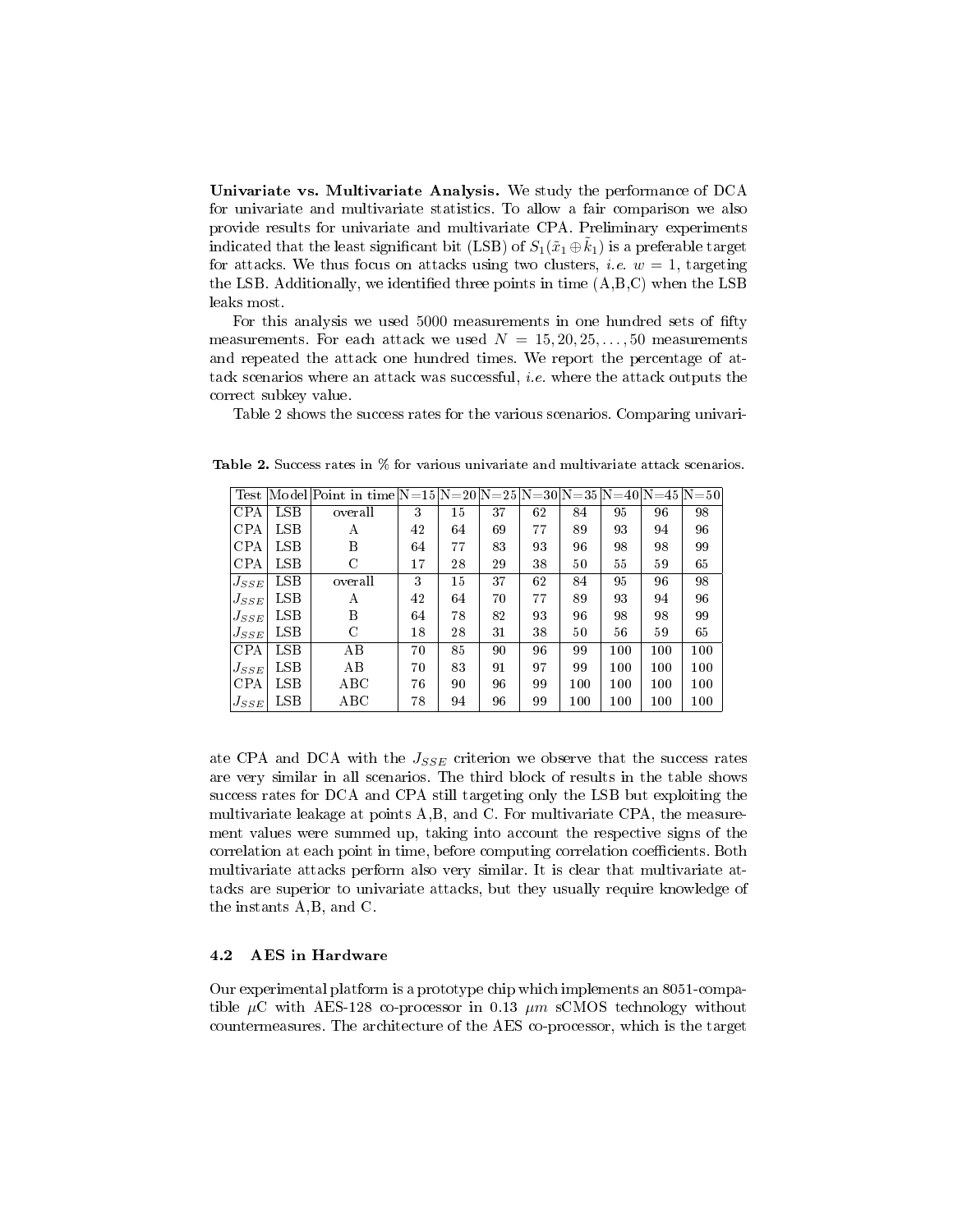of our attacks, is discussed in detail in Appendix A. The susceptibility of the chip towards templates [9, 13], stochastic methods [20, 13], DPA and rank correlation has already been analyzed in [2].

For our experiments we obtained a set of  $N = 50000$  power traces  $i_n$ . The samples represent the voltage drop over a  $50\Omega$  resistor inserted in the dedicated core VDD supply. Power consumption was sampled at  $2 \text{ GS/s}$  during the first round of AES-128 encryption with a constant key  $k^{\circ} = (k_0^{\circ}, \ldots, k_{15}^{\circ})$ . The plaintexts  $x_n = (x_{0n}, \ldots, x_{15n})$  were randomly chosen from a uniform distribution.

In all following examples we focus on the neighboring data cells C0,2 and C0,3 of Figure 4 that represent AES state bytes 8 and 12, respectively. However, we point out that all key bytes can be attacked in the same way since all corresponding state bytes enter the MixColumns circuit at some time.

DCA. We showed in Sect. 3.2 that clustering of the power consumption values caused by the differential  $\Delta_{ii'}$  has three interesting properties. First, for the correct hypotheses  $(k_8, k_{12})$  on both involved key bytes all power traces are assigned to clusters  $\Delta_{ii'}$  correctly which maximizes (minimizes) the cluster statistic  $J_k$ over all clusters. Second, for a wrong hypothesis  $(k_8, k_{12})$  where the xor-difference  $k_8 \oplus k_{12}$  is correct (*i.e.* equal to  $k_8^{\circ} \oplus k_{12}^{\circ}$ ) power traces are assigned to cluster  $\Delta_{ii'}=0$  correctly and uniformly at random to all other clusters  $\Delta_{ii'}\neq 0$ . Third, for a wrong hypothesis ( $k_8, k_{12}$ ) power traces are assigned to all clusters  $\Delta_{ii'}$ uniformly at random. The second property enables our two step attack.

The results reported in the remainder are based on either  $N_1 = 50000$  or  $N_2 = 10000$  measurements. We restrict to univariate analysis and computed  $J_{SOS}$ ,  $J_{SSE}$ ,  $J_{VAR}$  and  $J_{STT}$ .

Step 1: Detecting  $(k_8, k_{12})$  with the correct xor-difference. In order to detect a hypothesis with the correct xor-difference one has to decide whether the cluster  $\Delta_{ii'}=0$  is different from all other clusters. We thus merge the clusters  $\Delta_{ii'} \neq 0$  to analyze them as one single cluster. The statistic  $J_k$  is then evaluated for the two cluster case,  $\Delta_{ii'}=0$  and the union of the remaining clusters.

We sort  $N_1$  measurements into two clusters  $\Delta_{ii'}=0$  and  $\Delta_{ii'}\neq 0$  and evaluate the cluster criterion functions for the two cluster case. Interestingly, for this approach it does not matter whether one applies the Hamming distance model or not, since in both cases the same measurements are assigned to  $\Delta_{ii'}=0$ and  $\Delta_{ii'}\neq 0$ . Figure 2 shows the resulting cluster criteria. One can observe that the criteria  $J_{SOS}$  and  $J_{SST}$  yield signals at the points in time when the collision occurs.

Step 2: Detecting the correct key pair. We search all pairs  $(k_8, k_{12})$  with the now known xor-difference  $k_8^{\circ} \oplus k_{12}^{\circ}$ . Detecting the correct pair is easier than detecting a pair with the correct xor-difference, because differences of many clusters yield stronger side-channel signals. We can therefore work with fewer measurements which speeds up the analysis (note that the measurements from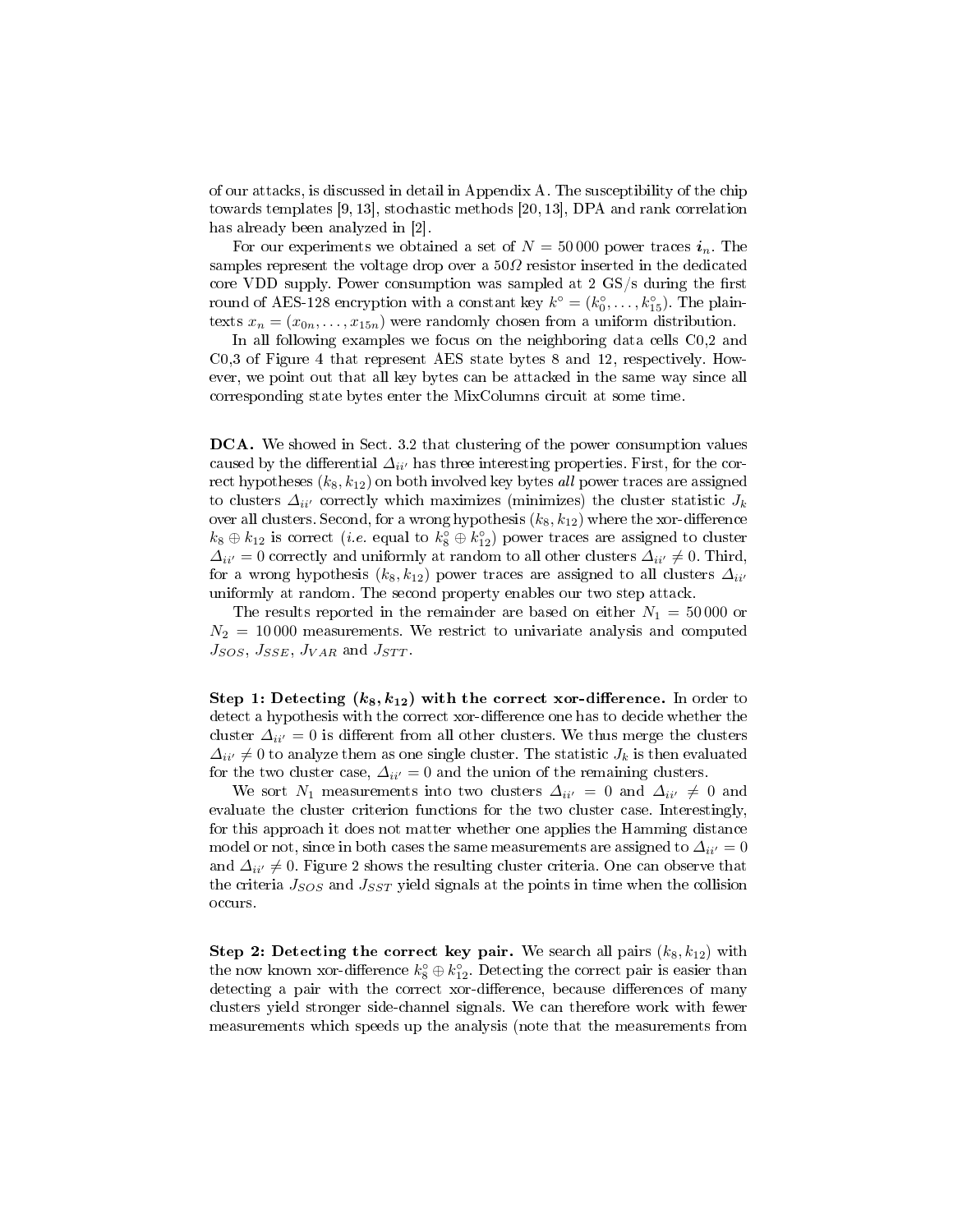

Fig. 2. Results of Cluster Analysis with  $J_{SOS}$  (top, left),  $J_{SSE}$  (top, right),  $J_{VAR}$ (bottom, left) and  $J_{STT}$  (bottom,right) when using  $2^8$  hypotheses on the pair  $(k_8, k_{12})$ . Results for the correct xor-difference are plotted in black, all other in gray.

step 1 are re-used). For each hypothesis we sort  $N_2$  measurements into 256 clusters and evaluate the cluster criteria. Figure 3 shows the cluster criteria for this setting (without any power model).

We observe that all criterion functions are able to identify the correct guess. We also evaluated the cluster criteria under the assumption of the Hamming distance model, where we sorted the measurements into nine clusters according to the Hamming weight of  $\Delta_{ii'}$ . The results are similar and we do not present them in detail. The results demonstrate the feasibility of our approach on both platforms and show that it works with or without a power model. Among the cluster criteria that we considered  $J_{STT}$  gives in general the best results but is particularly error-prone when very few measurements are used.



Fig. 3. Results of Cluster Analysis with  $J_{SOS}$  (top, left),  $J_{SSE}$  (top, right),  $J_{VAR}$ (bottom, left) and  $J_{STT}$  (bottom,right) when using  $2^8$  hypotheses on the pair  $(k_8, k_{12})$ . Results for the correct key guess are plotted in black, all other in gray.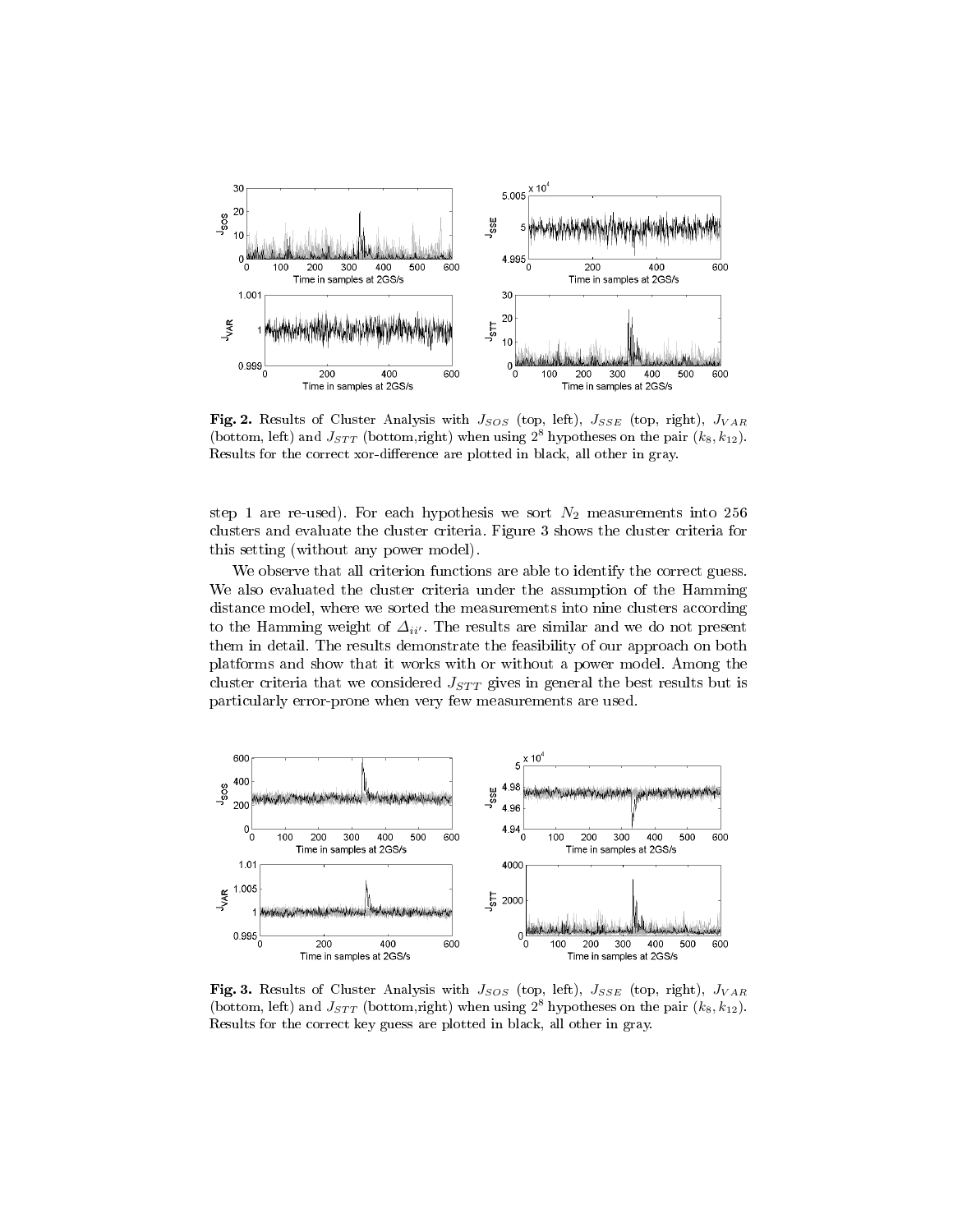Complexity. For the two-step attack, approximately 50 000 measurements were needed to reveal the correct two key bytes and  $2 \cdot 2^8$  key hypotheses were tested. The general DCA approach tests  $2^{16}$  key hypotheses and the threshold for successful key recovery is approximately at 5000 measurements. As result, our special attack strategy for the AES hardware implementation allows to reduce the number of hypotheses for which cluster criterion functions have to be computed by a factor of  $2^7$  at the cost of a tenfold increase of measurements.

# 5 Conclusion

We propose a new technique for side-channel key recovery based on cluster analysis and detection of internal collisions. The technique is broader in applications than previously known DPA attacks. It has obvious advantages when more than two clusters are used. In particular DCA does not require but can benefit from a good leakage model and it is inherently multivariate. DCA inspires a simple extension of standard DPA to multivariate analysis that is also included in this contribution. While previous works focus on internal collisions that are mainly results of algorithmic properties, we additionally consider implementation specific collisions. Our approach is confirmed in practice on two platforms: an AVR microcontroller with implemented DES algorithm and an AES hardware module. This is the first work demonstrating the feasibility of internal collision attacks on highly parallel hardware platforms. Furthermore we present a new attack strategy for the targeted AES hardware module.

#### Acknowledgements

We sincerely thank the anonymous reviewers for their valuable and insightful comments that helped us to improve the article. We also thank Sören Rinne for providing the DES source code for the AVR microcontroller.

The information in this document reflects only the author's views, is provided as is and no guarantee or warranty is given that the information is fit for any particular purpose. The user thereof uses the information at its sole risk and liability.

# References

- 1. Efficient Implementation of the Rijndael SBox. http://www.comms.scitech.susx. ac.uk/fft/crypto/rijndael-sbox.pdf.
- 2. L. Batina, B. Gierlichs, and K. Lemke-Rust. Comparative Evaluation of Rank Correlation Based DPA on an AES Prototype Chip. In ISC 2008, volume 5222 of LNCS, pages 341-354. Springer, 2008.
- 3. A. Biryukov, A. Bogdanov, D. Khovratovich, and T. Kasper. Collision Attacks on AES-Based MAC: Alpha-MAC. In CHES 2007, volume 4727 of LNCS, pages 166-180. Springer, 2007.
- 4. A. Biryukov and D. Khovratovich. Two new techniques of side-channel cryptanalysis. In *CHES 2007*, volume 4727 of *LNCS*, pages 195-208. Springer, 2007.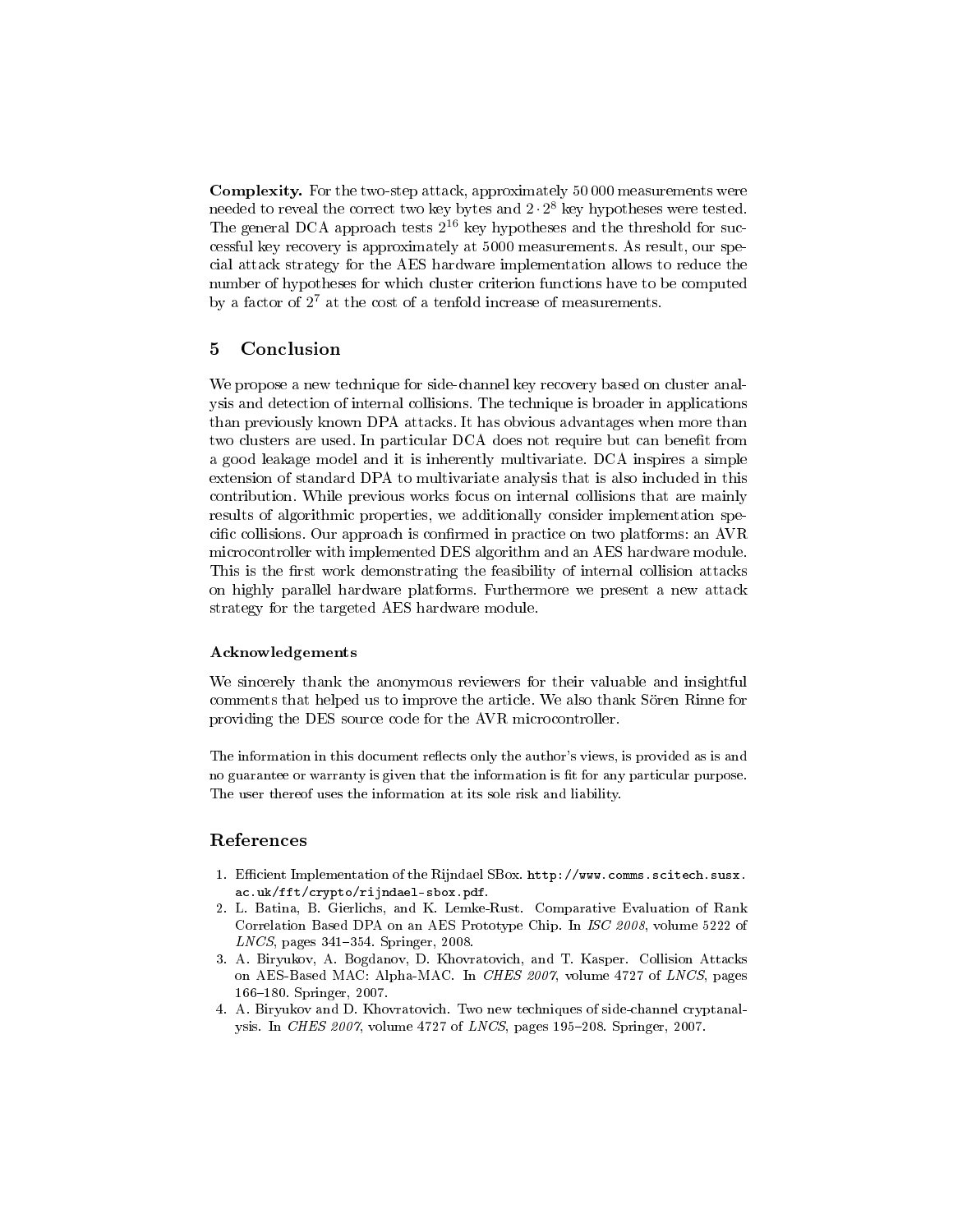- 5. A. Bogdanov. Improved Side-Channel Collision Attacks on AES. In SAC 2007, volume 4876 of  $LNCS$ , pages 84–95. Springer, 2007.
- 6. A. Bogdanov. Multiple-Differential Side-Channel Collision Attacks on AES. In CHES 2008, volume 5154 of LNCS, pages 30–44. Springer, 2008.
- 7. A. Bogdanov, I. Kizhvatov, and A. Pyshkin. Algebraic Methods in Side-Channel Collision Attacks and Practical Collision Detection. In INDOCRYPT 2008, volume 5365 of *LNCS*, pages  $251-265$ . Springer, 2008.
- 8. E. Brier, C. Clavier, and F. Olivier. Correlation Power Analysis with a Leakage Model. In CHES 2004, volume 3156 of LNCS, pages 16-29. Springer, 2004.
- 9. S. Chari, J. R. Rao, and P. Rohatgi. Template Attacks. In CHES 2002, volume 2523 of  $LNCS$ , pages 13-28. Springer, 2003.
- 10. C. Clavier, J.-S. Coron, and N. Dabbous. Differential Power Analysis in the Presence of Hardware Countermeasures. In CHES 2000, volume 1965 of LNCS, pages 252263. Springer, 2000.
- 11. R. O. Duda, P. E. Hart, and D. G. Stork. Pattern Classification. John Wiley & Sons, 2001.
- 12. B. Gierlichs, L. Batina, P. Tuyls, and B. Preneel. Mutual Information Analysis. In CHES 2008, volume 5154 of  $LNCS$ , pages 426-442. Springer, 2008.
- 13. B. Gierlichs, K. Lemke-Rust, and C. Paar. Templates vs. Stochastic Methods. In  $CHES$  2006, volume 4249 of  $LNCS$ , pages 15-29. Springer, 2006.
- 14. P. C. Kocher, J. Jaffe, and B. Jun. Differential Power Analysis. In CRYPTO '99, volume 1666 of  $LNCS$ , pages 388-397. Springer, 1999.
- 15. H. Ledig, F. Muller, and F. Valette. Enhancing Collision Attacks. In CHES 2004, volume 3156 of  $LNCS$ , pages 176-190. Springer, 2004.
- 16. K. Lemke-Rust and C. Paar. Gaussian Mixture Models for Higher-Order Side Channel Analysis. In CHES 2007, volume 4727 of LNCS, pages 14-27. Springer, 2007.
- 17. S. Mangard, M. Aigner, and S. Dominikus. A Highly Regular and Scalable AES Hardware Architecture. IEEE Trans. Computers, 52(4):483-491, 2003.
- 18. S. Mangard, E. Oswald, and T. Popp. Power Analysis Attacks. Springer, 2007.
- 19. T. S. Messerges, E. A. Dabbish, and R. H. Sloan. Investigations of Power Analysis Attacks on Smartcards. In Proceedings of USENIX Workshop on Smartcard  $Technology, pages 151–162, 1999.$
- 20. W. Schindler, K. Lemke, and C. Paar. A Stochastic Model for Differential Side Channel Cryptanalysis. In *CHES 2005*, volume 3659 of *LNCS*, pages 30–46. Springer, 2005.
- 21. K. Schramm, G. Leander, P. Felke, and C. Paar. A Collision-Attack on AES Combining Side Channel- and Differential-Attack. In *CHES 2004*, volume 3156 of  $LNCS$ , pages 163-175. Springer, 2004.
- 22. K. Schramm, T. Wollinger, and C. Paar. A New Class of Collision Attacks and Its Application to DES. In FSE 2003, volume 2887 of LNCS, pages 206-222. Springer, 2003.
- 23. F.-X. Standaert, B. Gierlichs, and I. Verbauwhede. Partition vs. comparison sidechannel distinguishers. In  $ICISC$  2008, volume 5461 of  $LNCS$ , pages 253-267. Springer, 2008.
- 24. P.-N. Tan, M. Steinbach, and V. Kumar. Introduction to Data Mining. Addison-Wesley, 2006.
- 25. C. Walter. Sliding Windows Succumbs to Big Mac Attack. In CHES 2001, volume 2162 of  $LNCS$ , pages 286-299. Springer, 2001.